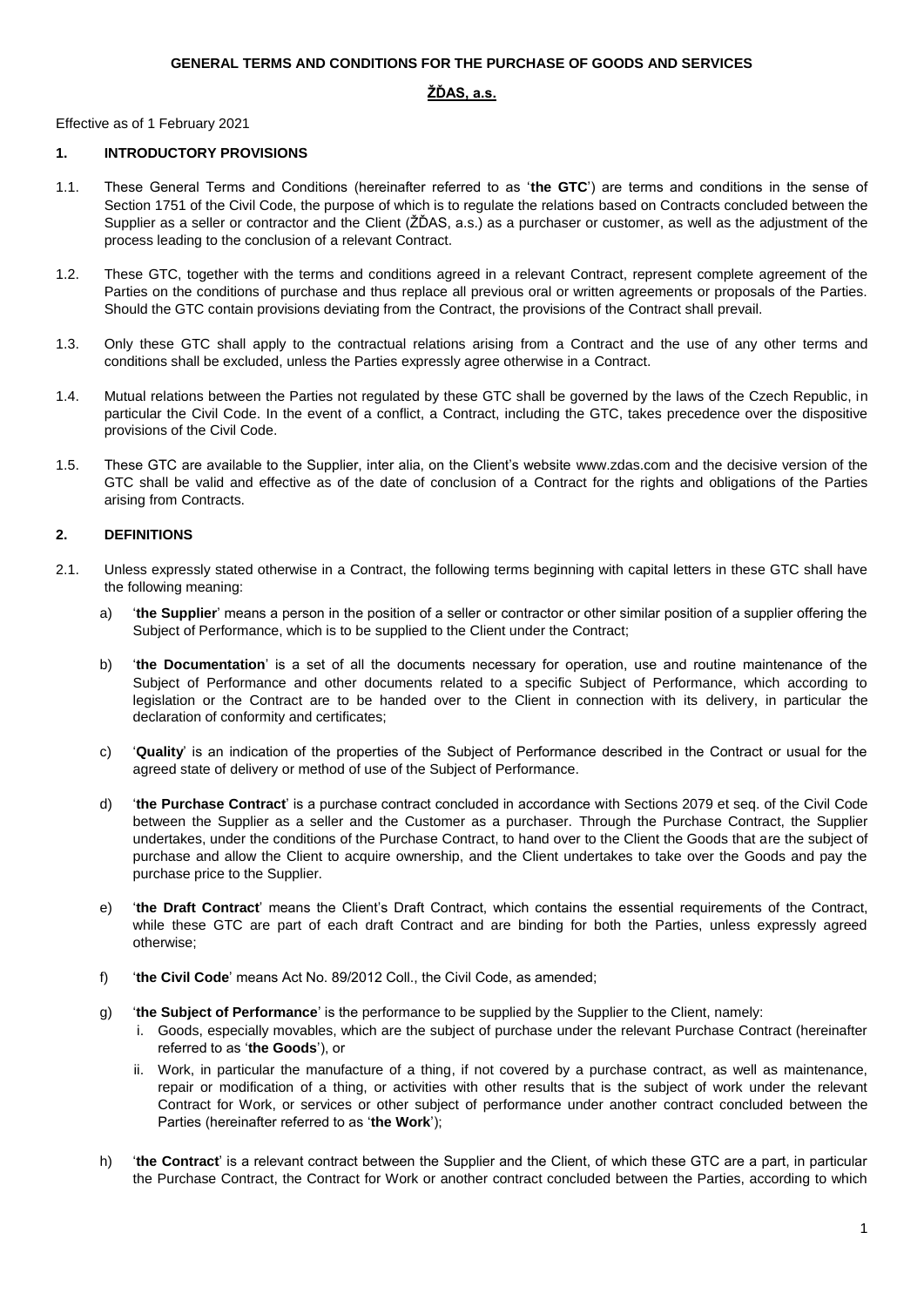the Supplier shall deliver the Subject of Performance to the Client, in the form of a framework contract or individual contracts;

- i) '**the Contract for Work**' is a contract for work concluded in accordance with Sections 2586 et seq. of the Civil Code between the Supplier as a contractor and the Client as a customer, or another contract concluded between the Parties in accordance with which the Supplier is to provide the Client with the Work or services or other subject of performance. Through the Contract for Work, the Supplier undertakes to perform the Work or to supply services or deliver another Subject of Performance to the Client at the Supplier's expense and risk under the conditions of the Contract for Work, and the Client undertakes to accept the Work and pay the price agreed in the Contract for Work.
- j) '**the Parties**' or individually '**the Party**' means the Supplier and the Client as contracting parties to the Contract;
- k) '**the Technical Specification**' is a more detailed technical specification of the Subject of Performance under the Contract;
- l) '**the Technical Conditions of Scrap Supplies**' are technical-delivery conditions of steel and cast iron waste supplies applied by the Client in cases where the Subject of Performance means steel scrap and which are available on the Client's website www.zdas.com. In the event of a discrepancy in content between the Technical Conditions for Scrap Supplies and these GTC, the Technical Conditions for Scrap Supplies shall prevail;
- m) '**the Client**' is business **company ŽĎAS, a.s.**, with its registered office at Strojírenská 675/6, Žďár nad Sázavou, postcode 591 01, Czech Republic, CRN 463 47 160, registered in the Register of Companies administered by the Regional Court in Brno, File No. B 766.

#### **3. ESTABLISHMENT OF CONTRACT AND ITS AMENDMENTS**

- 3.1. The Contract shall arise when the Supplier accepts the Client's Draft Contract. Until the moment of concluding the Contract, the Client reserves the right to terminate negotiations on the Contract and shall not be responsible for the fact that the Contract will not be concluded.
- 3.2. Acceptance of the Draft Contract by the Supplier with any amendment or deviation to the Draft Contract or these GTC or with reference to terms and conditions other than these GTC, which change any conditions of the Draft Contract, shall be considered as a separate new draft Contract submitted by the Supplier, which must be explicitly accepted by the Client in order to establish the Contract. Therefore, provisions of Section 1740(3) and Section 1751(2) of the Civil Code shall not apply.
- 3.3. The Contract must be concluded in writing. The written form shall be preserved even in legal steps executed by electronic or other technical means enabling the capture of its content and the determination of a person acting. The acceptance of the Draft Contract by e-mail or the confirmation of the acceptance of the Draft Contract by e-mail shall also be considered as acceptance of the Draft Contract by the Supplier.
- 3.4. The Supplier shall accept the Client's Draft Contract in accordance with this Article and deliver the signed Draft Contract to the Client's registered office or to the Client's contact person by e-mail within the period specified in the Draft Contract but no later than 48 hours from receiving such Draft Contract from the Client. Should the Supplier accept the Client's Draft Contract in accordance with this Article after 48 hours from receiving the Draft Contract from the Client, the Contract shall be established only if the Client subsequently confirms in writing the conclusion of the Contract to the Supplier, or the Client begins to behave in accordance with the Draft Contract, in particular, they shall pay the price for the Subject of Performance.
- 3.5. Where reference is made in the Contract to a particular annex thereto, that annex shall be deemed to form an integral part of the Contract. Should the content of such annex be in conflict with the content of the Contract, the Contract shall prevail.
- 3.6. All changes and amendments to the Contract shall be in writing.
- 3.7. The Supplier shall assume the risk of a change in circumstances and thus waives their right to demand the resumption of negotiations on the Contract in accordance with the provisions of Sections 1765(1 and 2) of the Civil Code.

# **4. REQUIREMENTS FOR DELIVERY OF SUBJECT OF PERFORMANCE**

4.1. The Documentation is an integral part of the delivery of the Subject of Performance. If the Documentation is not supplied properly and within such period that allows the Client to accept the Subject of Performance properly under the Contract, then the obligation to deliver the Subject of Performance has not been fulfilled properly and on time and the Supplier is delay with fulfilling their obligation to deliver the Subject of Performance properly and on time. All the documents (delivery, packaging, consignment note, invoice) must state the number of the Contract.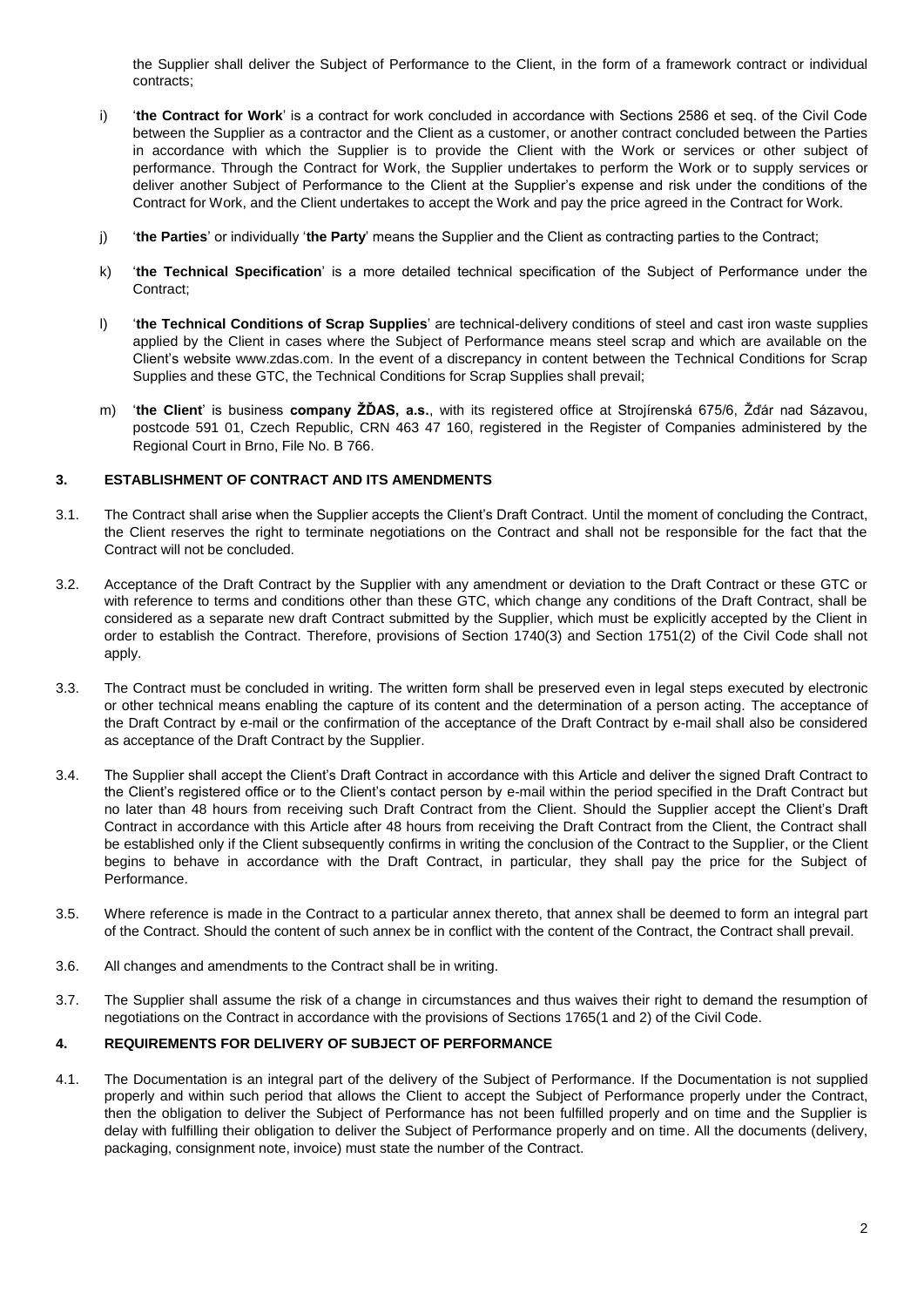- 4.2. Should the Supplier deliver a larger number of items representing the Subject of Performance than agreed, the Contract shall also be concluded for the excess quantity at the price agreed in the Contract, if the Client has expressly agreed without undue delay after accepting it.
- 4.3. Unless agreed otherwise in the Contract, the Client shall not pay the price for the Subject of Performance until they have had the opportunity to inspect the Subject of Performance and verify its Quality. This does not apply if a method of handing over the item has been agreed which precludes the possibility of such inspection.
- 4.4. Supplies where the Subject of Performance is steel scrap must be substantiated by a certificate of non-explosiveness and absence of radioactivity. Steel scrap must not contain any cast iron components. In the event of non-compliance with type classification, the Purchaser hereby reserves the right to file a complaint (or price reduction due to type reclassification). When making supplies with trucks, the Client requires a tilting device. Receipt of the Subject of Performance in automobile supplied shall only be possible on working days from 6:30 am to 1:00 pm. The Supplier shall inform the Client about the delivery date in advance. The scrap supplier shall be obliged to state the waste number on each invoice and to hand over to the Client the sum of the total supplies according to the number of the relevant type of waste within 15 days after the end of a calendar year. The conditions of supplies where the Subject of Performance is steel scrap are also governed not only by these GTC but also by the Technical Conditions of Scrap Supplies available on the Client's website.
- 4.5. For the Subject of Performance that is subject to Act No. 22/1997 Coll., on technical requirements for products, as amended (hereinafter referred to as '**the Technical Requirements Act**'), the Supplier shall state in the Contract (or on a relevant invoice) whether Subject of Performance has been issued EC Declaration of Conformity in accordance with the requirements of the Technical Requirements Act and its implementing regulations.
- 4.6. The payment document is a tax document (hereinafter referred to as '**the invoice**'); the maturity of the invoice is 60 days unless the Parties have agreed otherwise in the Contract. The right to invoice the Client for the agreed price shall arise for the Supplier at the moment of fulfilling the obligation to deliver the Subject of Performance to the Client in accordance with the Contract. In order for the invoice to be considered properly delivered to the Client, it shall be sent by the Supplier in electronic form to the following e-mail address of the Client: fce@zdas.cz.
- 4.7. The Client shall be entitled to make a security payment of VAT to the account of a relevant tax office if the Supplier becomes an unreliable payer on the day of taxable performance or states a bank account maintained outside the country or states a bank account not published by the tax administrator. The Client shall notify the Supplier in writing of the VAT security payment thus remitted.
- 4.8. In the event of supplies of the Subject of Performance from the countries of the European Economic Area or third countries, the Supplier shall state the number of the relevant customs nomenclature on the invoice.

# **5. CONDITIONS OF HANDING OVER SUBJECT OF PERFORMANCE**

- 5.1. The Subject of Performance, if represented by the item, shall be delivered in accordance with the delivery clause DAP INCOTERMS 2020, to the Client's plant, to the address ŽĎAS, a.s., Strojírenská 675/6, Žďár nad Sázavou, postcode 591 01, Czech Republic, unless agreed otherwise in the Contract. Unless agreed otherwise in the Contract, the delivery clause in the Contract refers to the business conditions of INCOTERMS 2020.
- 5.2. Should the Goods be the Subject of Performance, the ownership right and the risk of damage to the Goods shall pass to the Client under the conditions specified in the Contract. Should the Work that is a thing be the Subject of Performance, the ownership shall pass to the Client at the time of creation of such Work and the risk of damage to the thing shall pass to the Client only upon handing over the thing to the Client under the conditions specified in the Contract. The Parties exclude the reservation of title.
- 5.3. Acceptance of the Subject of Performance, if represented by an item, shall be confirmed by the Client by signing delivery note, a consignment note, or a handover report. By signing, the Client shall not confirm that the Subject of Performance has been delivered without defects and unfinished work, nor shall they confirm that they have inspected the Subject of Performance after accepting it. The Client shall accept the Subject of Performance under the conditions pursuant to the Contract or these GTC.
- 5.4. Partial performance under the Contract is permitted by the Supplier only with the prior written consent of the Client.
- 5.5. The Supplier shall pack the Subject of Performance in such a way that it will be protected from the weather and against any damage during transport due to its nature.
- 5.6. The price for the Subject of Performance, which is delivered at weight prices, shall be charged to the Client in a net weight according to the actual weight upon delivery to the Client. Weighing shall be performed by the Client and the Supplier shall have the right to participate in the weighing if present at the delivery.
- 5.7. Packaging that is marked by the Supplier as returnable, either in accordance with the Contract, the invoice or in other accompanying documents, the Supplier shall charge as a separate item together with the submitted Subject of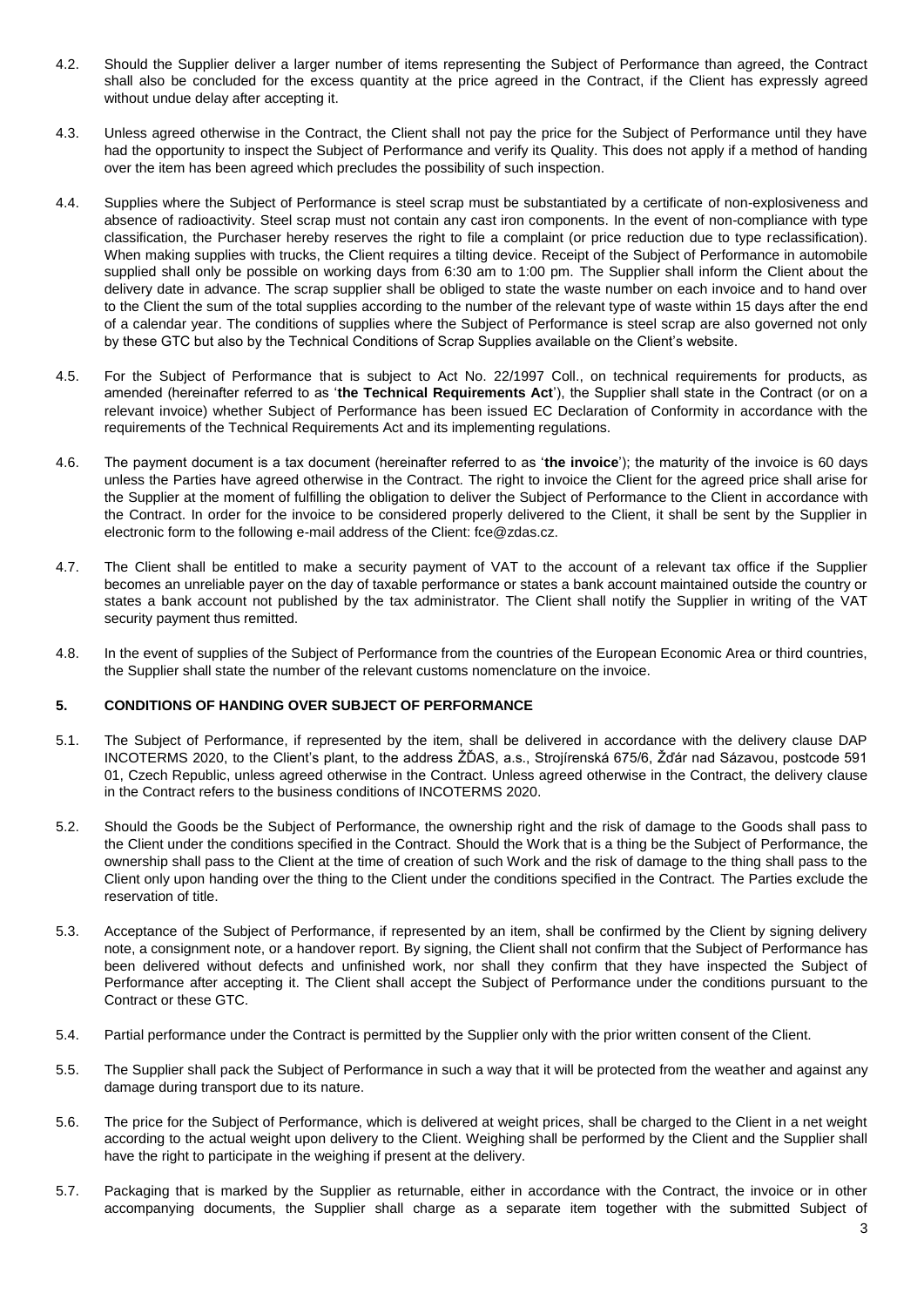Performance. Should this packaging be returned to the Supplier's warehouse, registered office or a place designated by the Supplier within 12 months from the date of dispatch of the Subject of Performance, indicating the document by which it was charged, the Supplier shall accept it and return the amount paid for it within 30 calendar days to the Client's account.

- 5.8. Unless agreed otherwise in the Contract, the price for the Subject of Performance has been agreed as a fixed amount and the Supplier shall not request an increase in the price or cancellation of the Contract and settlement of mutual obligations because the Subject of Performance required other efforts or costs than expected. This shall also apply in the event that a completely extraordinary unforeseeable circumstance would arise which would make the delivery of the Subject of Performance significantly more difficult.
- 5.9. Unless agreed otherwise in the Contract, the Supplier shall not be entitled to perform the Subject of Performance in cooperation with third parties (subcontractors) without the prior written consent of the Client.
- 5.10. Should the Work be the Subject of Performance under the conditions stipulated in the Contract, the Supplier shall fulfill the obligation to complete and hand over the Work to the Client by properly handing over the Work to the Client without any defects. The Client has the opportunity to accept the Work without reservations or with reservations should the Client find any defects. Unless agreed otherwise in the Contract, the right to invoice the agreed price for the Work shall arise for the Supplier at the moment when they duly hand over the Work to the Client without any defects.

#### **6. GUARANTEE FOR QUALITY AND RIGHT FROM DEFECTIVE PERFORMANCE**

- 6.1. The Parties hereby agree on a guarantee for the Quality of the Subject of Performance for a period of 24 months from its commissioning, a maximum of 36 months from the acceptance of the Subject of Performance by the Client, unless agreed otherwise in the Contract. The warranty period shall not run for the period during which the Client cannot use the Subject of Performance for its defects for which the Supplier is responsible.
- 6.2. The Supplier shall deliver the Subject of Performance without factual and legal defects. The Subject of Performance shall be considered defective if
	- a) it does not comply with the Contract or the Technical Specification;
	- b) it does not have the properties stated by the Supplier in the samples, prototypes or in their offer;
	- c) it is not suitable for the purpose for which it is intended;
	- d) it is not fit for normal use;
	- e) its origin or characteristics are not confirmed by the prescribed documents;
	- f) it is encumbered by any rights of third parties;
	- g) it differs otherwise from what the Client could reasonably have expected;
	- h) it does not correspond to the state of the art and does not have the highest attainable quality;
	- i) it does not comply with the Contract in any other way.
- 6.3. The rights arising from defective performance in relation to the Subject of Performance shall be governed by the relevant provisions of the Civil Code. The criterion for exercising the relevant claim under the Civil Code is whether there has been a material or non-material breach of the Contract. The right to choose between claims for defects shall always belong to the Client.
- 6.4. The Client shall inspect the Subject of Performance within a reasonable period of time after its acceptance (however, this period shall not expire earlier than 30 days from the acceptance of the Subject of Performance) and subsequently notify the Supplier in writing of any apparent defects. The inspection of the Subject of Performance shall mean a cursory inspection for visible defects, which does not require additional equipment with measuring or diagnostic tools. A defect claim shall be considered as timely when its application follows its detection only during installation or commissioning at the Client's final customer.
- 6.5. A defect shall duly be claimed by the Client even if it is stated in an acceptance report, on a delivery note, CMR sheet, etc.
- 6.6. The Supplier shall communicate their opinion on the claimed defects no later than 48 hours counted on working days, after they have been notified of the claim, by registered mail or e-mail. The Supplier shall inform the Client continuously about the course and method of settlement.
- 6.7. Should the Supplier not start eliminating defects in the Subject of Performance immediately after the Client's notice, the Client shall be entitled in urgent cases, especially to avert acute risks or prevent major damage, to eliminate these defects themselves or with third parties at the Supplier's expense.
- 6.8. In the event that, as a result of a defective delivery of the Subject of Performance, the Client incurs costs, especially for transport, travel, work, installation, disassembly, material, or costs for entry control exceeding the normal range, these costs shall be borne by the Supplier.
- 6.9. The Supplier shall compensate the Client for all damage incurred as a result of defects in the Subject of Performance; penalties and damages applied by final customers against the Client shall also be considered as such damage.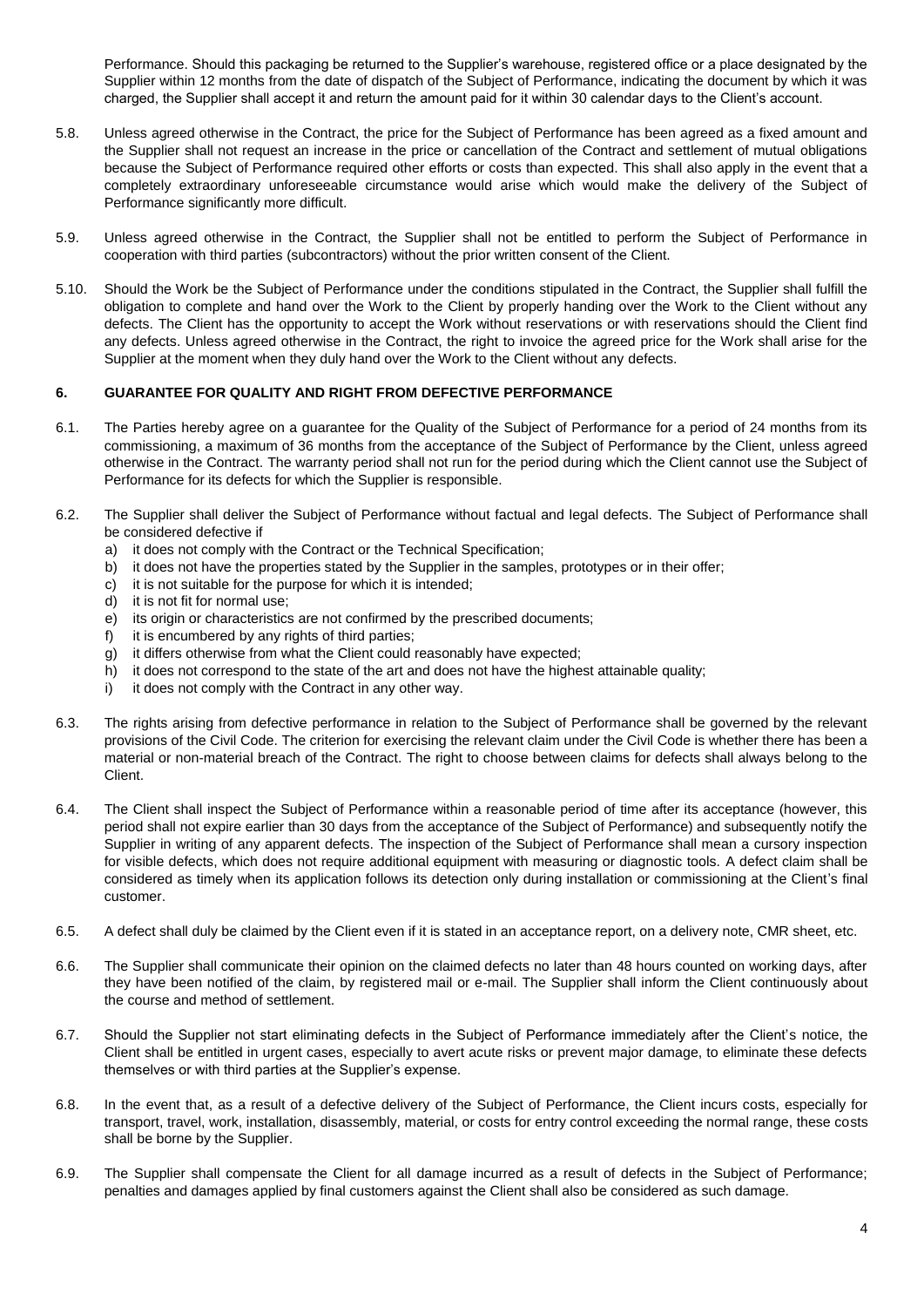# **7. WITHDRAWAL FROM CONTRACT**

- 7.1. In addition to legal reasons for withdrawal from the Contract, the Client shall be entitled to withdraw from the Contract with immediate effect in the following reasons:
	- a) the Supplier is in delay of more than 30 calendar days with the delivery of the Subject of Performance;
	- b) there has been or is a threat of a significant deterioration of the Supplier's asset situation endangering the fulfillment of the Supplier's obligations in relation to the supplies of the Subject of Performance, in particular an insolvency petition against the Supplier has been filed;
	- c) the Supplier has become insolvent pursuant to Act No. 182/2006 Coll., on bankruptcy and ways of resolving it (hereinafter referred to as '**the Insolvency Act**'), as a result of over-indebtedness or insolvency;
	- d) the Client shall also be entitled to withdraw from the Contract if proceedings on the liquidation of the company or similar proceedings aimed at ensuring protection against creditors have been initiated against the Supplier.
- 7.2. If the Supplier has already provided the Client with a part of the Subject of Performance, the Client may, at their own discretion, withdraw from the Contract with regard to the entire Subject of Performance or even only with respect to the unfulfilled remainder of the Subject of Performance.
- 7.3. Should the Client withdraw from the Contract or terminate it on the basis of the contractual law, the Supplier is obliged to compensate them for all damage that arises as a result, except where the Supplier is not responsible for the Client's right to withdraw from the Contract or terminate it.
- 7.4. Should environmental, hygienic or safety risks arise in connection with the performance under the Contract or special rules stipulated by generally binding legal regulations apply to the use of the Subject of Performance or its handling, the Supplier shall notify the Client of these facts. In the event of a breach of this obligation, the Supplier shall pay a contractual penalty in the amount of 10 % of the price of the Subject of Performance within 5 working days from the delivery of the Client's notice to pay this contractual penalty to the Supplier.

# **8. CONTRACTUAL PENALTIES, INTEREST ON LATE PAYMENT AND COMPENSATION**

- 8.1. Unless stipulated otherwise in the Contract, should the Client be in arrears with the payment of the price stated in the invoice or the tax document replacing it, the Supplier shall be entitled to demand the payment of contractual interest on late payment for each day of delay in the amount of 0.05 % of the price stated on the invoice, including VAT. The maximum amount of interest on late payment shall not exceed 3 % of the price stated on the invoice, including VAT.
- 8.2. Unless stipulated otherwise in the Contract, the Client shall be entitled to demand from the Supplier a contractual penalty for delay in supplies and non-compliance with the agreed period of performance under the Contract in the amount of 0.05 % of the agreed price for each day of delay, including VAT. This provision shall not affect the Client's right to compensation for damage from the Supplier. The contractual penalty may also be applied by the Client in the form of a deduction from the price, unless agreed otherwise.
- 8.3. Compensation for damage shall be governed by the relevant provisions of the Civil Code, unless agreed otherwise in the Contract.
- 8.4. The Supplier hereby acknowledges that in the event of a breach of their obligations under the Contract, especially in the event of a delay in the delivery of the Subject of Performance or delivery of a defective Subject of Performance, the Client may also incur indirect damages, such as lost profits or interest on late payment, contractual penalties or other sanctions that may be asserted against the Client by their business partners or other third parties. The Supplier shall also be liable to the Client for this indirect damage.

# **9. OTHER STIPULATIONS**

- 9.1. The Supplier hereby undertakes to notify immediately the Client of a change in the production technology of the Subject of Performance, a change in important parameters, relocation of production and other significant facts significantly affecting the delivery conditions, payment conditions and other circumstances of the concluded Contract.
- 9.2. When delivering the accepted Draft Contract or other documents, they can be delivered by post and the day of delivery shall be considered to be the 3<sup>rd</sup> calendar day from the submission for delivery. In the event of personal delivery, it shall be delivered to a responsible employee of the Contracting Party, who shall issue an acknowledgment of receipt of the document. For delivery by fax or e-mail, the date of delivery shall be considered to be the provable date of electronic transmission.
- 9.3. All information, know-how, Technical Documentation and its parts, including electronic files, to which the Supplier has gained access in connection with the negotiation or performance of the Contract, shall be considered confidential for the duration of the Contract and for another 10 years and shall not be used for a purpose other than to fulfill the contractual obligations of the Supplier towards the Client. Copies of this information may only be made with the prior written consent of the Client. At the request of the Client, the Supplier shall return or destroy all the information carriers specified in this clause of the GTC, including all the copies thereof, without delay.